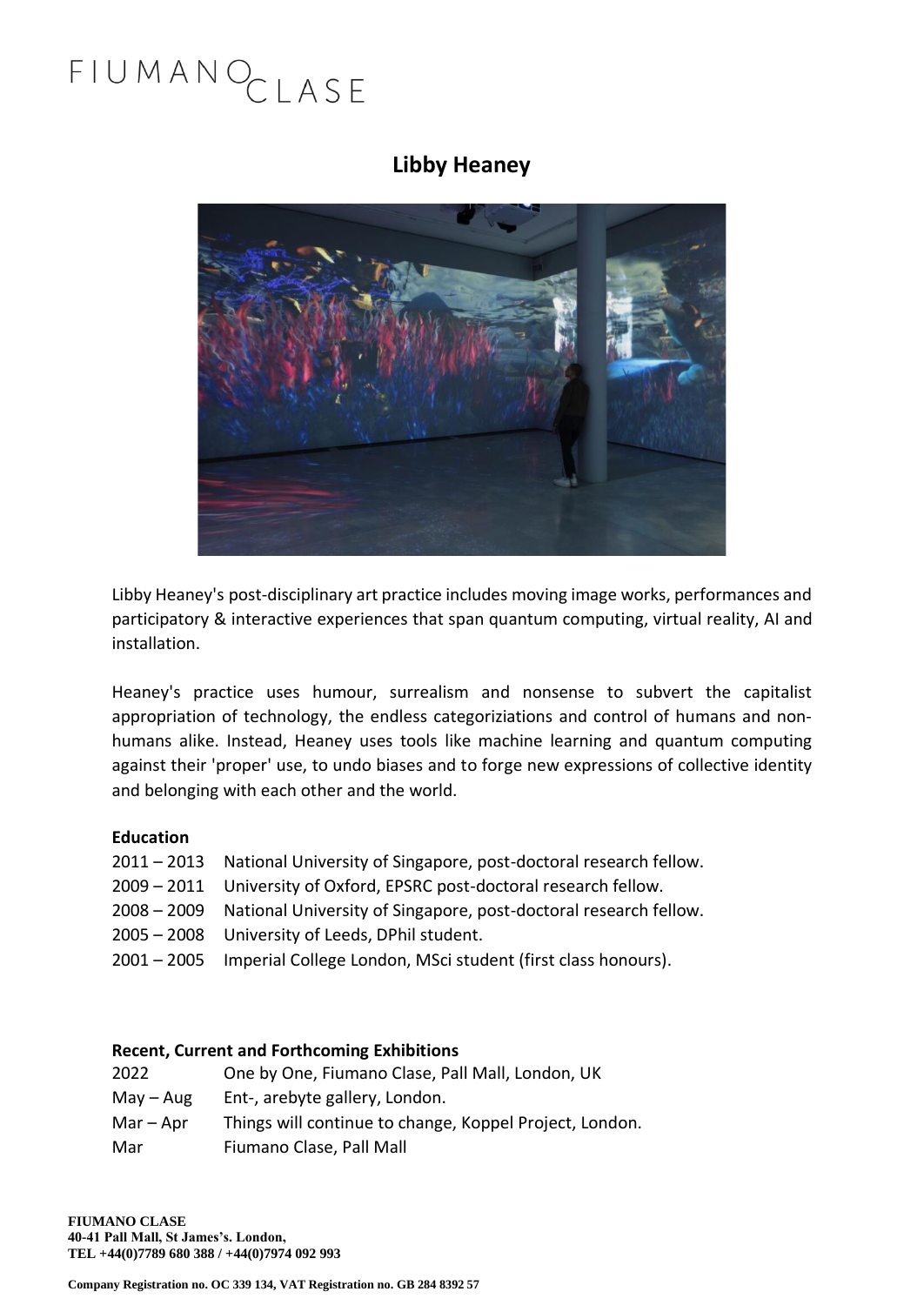#### **Recent, Current and Forthcoming Exhibitions continued**

| $Feb - Apr$ | Ent-, Schering Stiftung, commissioned by Light Art Space, Berlin.           |
|-------------|-----------------------------------------------------------------------------|
| Jan         | CASCADE, Purcell Sessions in collaboration with musician Nabihah Iqbal,     |
|             | Southbank Centre, London.                                                   |
| 2021        | (to Aug 2022), BioMedia, ZKM, Karlsruhe.                                    |
|             | (to Apr 2022), Future U, RMIT Gallery, Melbourne.                           |
|             | The Whole Earth Chanting, Keroxen Festival, El Tanque, Santa Cruz de        |
|             | Tenerife, Canary Islands.                                                   |
|             | The Whole Earth Chanting, Sonar Festival AI and Music Day, CCCB, Barcelona. |
|             | The Whole Earth Chanting, Radar/Emmanual Church, Loughborough (IRL).        |
|             | Art AlLeicester (public spaces).                                            |
|             | Mutek AR+ES (online).                                                       |
|             | Visionarias, Etopia Centre of Art & Technology, Zaragoza, Spain (IRL).      |
|             | Interruptions, Holden Gallery, Manchester (online).                         |

#### **Awards & commissions**

| 2021 | <b>Artquest Adaptations Grant.</b>                                       |
|------|--------------------------------------------------------------------------|
| 2020 | Arts Council England, National Lottery Project Grant (Figures in Limbo). |
| 2020 | OUT of TOUCH, Hervisions at LUX (commission).                            |
| 2020 | Arts Council England, Emergency Response Fund (COVID-19 support).        |
| 2019 | Arts Council England, National Lottery Project Grant (The Whole Earth    |
|      | Chanting).                                                               |
| 2019 | Arts Council England, National Lottery Project Grant (Top of the Bots).  |
| 2019 | Lumen Digital Art Prize, Long List.                                      |
| 2019 | Europe Actually, Goethe Institute London (commission).                   |
| 2019 | Good Grief Gallery Late, Love Unrequited, Somerset House, London         |
|      | (commission).                                                            |
| 2018 | Arts Council England, National Lottery Project Grant (Britbot).          |
| 2018 | HeK Basel Net Based Art Award (short-listed).                            |
| 2018 | A-N Professional Bursary.                                                |
| 2017 | Sky Arts Art 50 (commission).                                            |
| 2016 | LIFEBOAT programme award (winner)                                        |
| 2015 | Picton Art Prize (short-listed).                                         |
| 2015 | Helen Scott Lidgett Award (short-listed).                                |
| 2014 | Ideas Tap Innovators Award (winner).                                     |
|      |                                                                          |

#### **Residencies**

| Aug 2019 - Nov 2020 | Amplify Residency, Mutek Montreal, Mutek Buenos        |
|---------------------|--------------------------------------------------------|
|                     | Aires (Canceled due to Covid) & Somerset House Studios |
|                     | London (online).                                       |
| April 17 – present  | Somerset House Studio resident, London.                |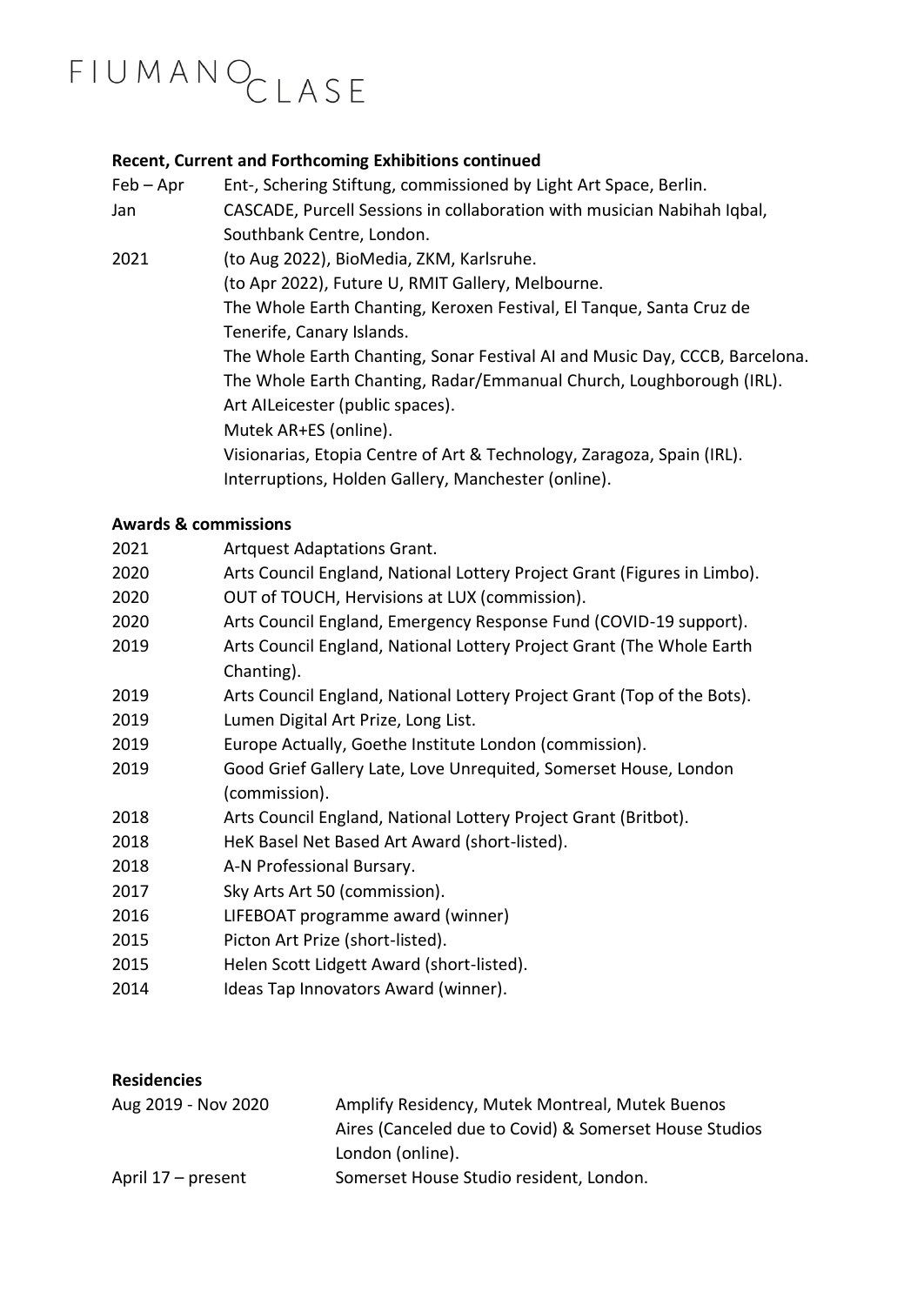| Jan - Mar 2020      | Art+Tech Residency, Space, London.                        |
|---------------------|-----------------------------------------------------------|
| Sept - Dec 2019     | Radar x Risk Research Residency, Loughborough University. |
| April 16 - April 17 | LIFEBOAT residency, London.                               |
| July-August 2014    | Point B, Williamsburg, NY.                                |

#### **Solo Exhibitions / Performances**

2021 The Whole Earth Chanting, Emmanual Church, Loughborough, with Radar Loughborough University's Contemporary Art programme and supported by Arts Council England. In collaboration with [Nabihah](https://nabihahiqbal.com/) Iqbal (Ninja Tune) (delayed due to Covid-19). TBC, The Whole Earth Chanting, Swiss Church London, supported by Arts

Council England. In collaboration with [Nabihah](https://nabihahiqbal.com/) Iqbal (Ninja Tune) (delayed due to Covid-19).

- 2019 Europe [Actually,](https://www.goethe.de/ins/gb/en/ver.cfm?fuseaction=events.detail&event_id=21492144) Goethe Institute, London.
- 2017 Quantum Breathing, Non-Space Gallery, Aarhus, Denmark (as part of the EU Capital of Culture 2017 and commissioned by ScienceAtHome).

#### **Selected Group Exhibitions**

| 2022                                        | One by One, Fiumano Clase, Pall Mall, London                              |  |
|---------------------------------------------|---------------------------------------------------------------------------|--|
| 2020                                        | Amplify programme, Somerset House Studios (online) - ongoing.             |  |
|                                             | Space Art+Tech show case, SPACE gallery Ilford (delayed to 2021 due to    |  |
|                                             | Covid).                                                                   |  |
|                                             | Real-Time Constraints, Arebyte Gallery + online.                          |  |
|                                             | OUT of TOUCH, Hervisions at LUX.                                          |  |
| 2019                                        | Mether pop up screenings, Huddersfield.                                   |  |
|                                             | Tate Late with Hyphen Lab, Tate Modern, London.                           |  |
|                                             | Artificial Intelligence After Hours, Science Gallery, Dublin.             |  |
|                                             | Art Night, London.                                                        |  |
|                                             | AI-Art Festival, Leicester.                                               |  |
|                                             | Her Voice, Institute of Contemporary Art, London.                         |  |
|                                             | Kosmopolis - the amplified literary festival, Barcelona.                  |  |
|                                             | Open Fest, Barbican, London.                                              |  |
| 2018                                        | V&A Digital Design Weekend, London.                                       |  |
|                                             | Edinburgh TV Festival, Edinburgh.                                         |  |
|                                             | Cognition X AI Festival, London.                                          |  |
|                                             | Sheffield Documentary Festival, Sheffield.                                |  |
| <b>Selected Group Exhibitions continued</b> |                                                                           |  |
|                                             | 2018, FAKE, Science Gallery Dublin.                                       |  |
| 2017                                        | humansbeingdigital, The Lowry, Manchester.                                |  |
|                                             | Material Spaces, London Design Festival with Space10 and Matter.          |  |
|                                             | Ars Electronica Festival with The Artist Development Agency, Linz.        |  |
|                                             | Somerset House Studios and British Council showcase at Sonar+D, Barcelona |  |
|                                             | (British Council funded).                                                 |  |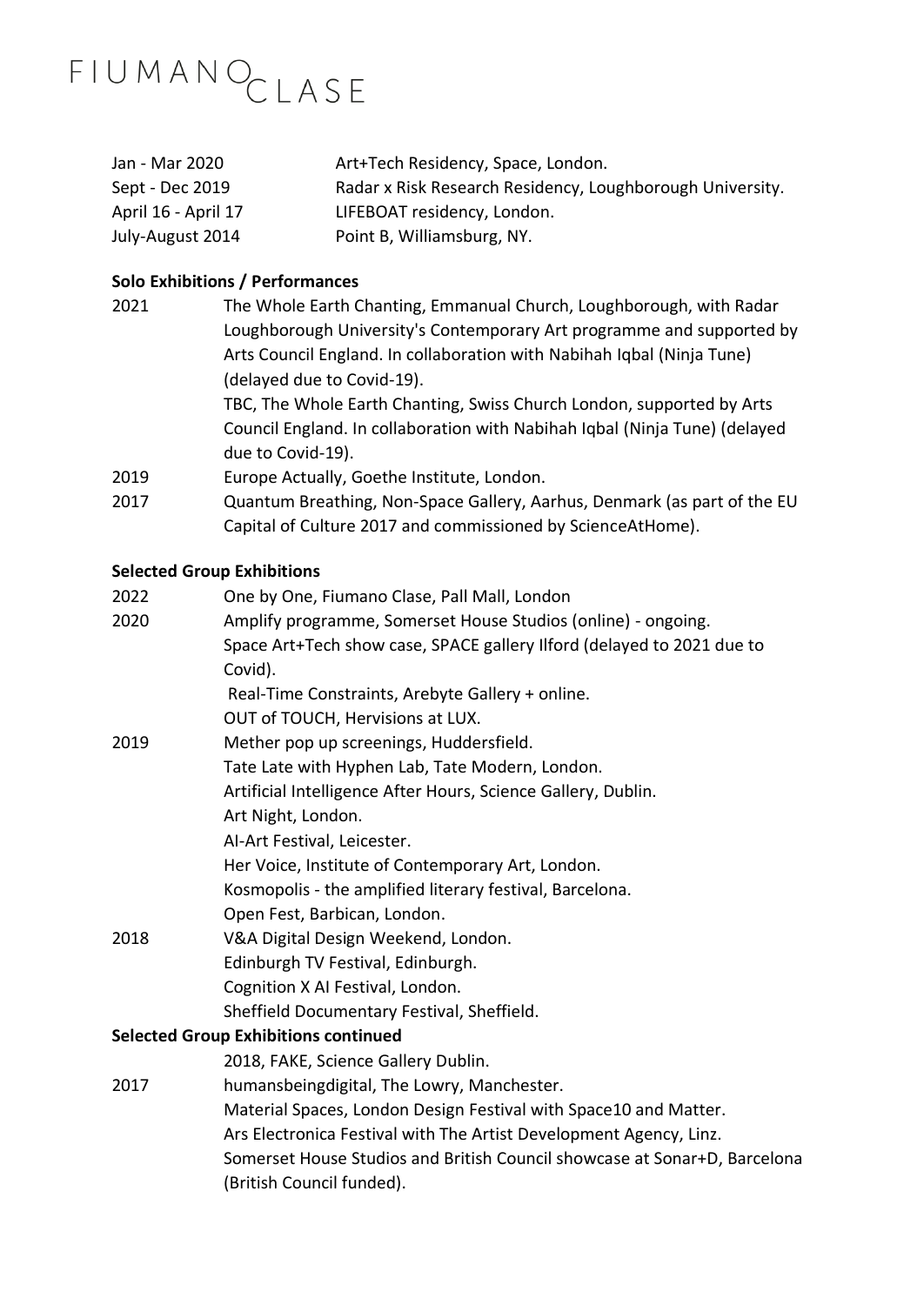|      | Entangled: Quantum Computer Art, White City Place, London (Royal College<br>of Art's Systems Research Group exhibition; Institute of Physics funded). |
|------|-------------------------------------------------------------------------------------------------------------------------------------------------------|
|      | Entanglements and Quantum Story-Telling, Arebyte Gallery, London.                                                                                     |
|      | Humans Need Not Apply, Science Gallery Dublin, Ireland.                                                                                               |
| 2016 | Spheres of Influence, ACAVA's Central Space Gallery, London (the inaugural                                                                            |
|      | Royal College of Art Systems Research Group exhibition).                                                                                              |
|      | Screensavers, Studio 2.10 Limehouse Art Foundation as part of Artlicks                                                                                |
|      | Weekend, London.                                                                                                                                      |
|      | The Internet Yami-Ichi (Black Market), (Curated by Arebyte Gallery), Off Print                                                                        |
|      | Festival, Tate Modern, London.                                                                                                                        |
|      | Sensory Apparatus, Blitz, Valetta, Malta (Maltese Arts Council Funded).                                                                               |
| 2015 | Multiplied Art Fair, Christie's South Kensington, London.                                                                                             |
|      | Aboagora, Turku, Finland.                                                                                                                             |
|      | Capsule, Embassy Tea Gallery, London (Arts Council England funded).                                                                                   |
|      | 18x8, Point B (71 Nth 7th St), Williamsburg, NY.                                                                                                      |
| 2014 | Made in Arts London at the Lethaby Gallery, London.                                                                                                   |
|      | Interactions, Old Truman Brewery, London.                                                                                                             |
|      | Open studios, Point B (71 Nth 7th St), Williamsburg, Brooklyn, NY.                                                                                    |
|      | Art and Science, Courtyard Arts, Hertford.                                                                                                            |
|      |                                                                                                                                                       |

#### **News/Press**

2020 The Firewall Next Time: Belief, Power and AI, Flash Art. Art Monthly, September, Digital Round Up. "Real-Time Constraints": A critical reflection on media [consumption,](http://digicult.it/art/real-time-constraints-a-critical-reflection-on-media-consume/) Digicult. Arebyte Gallery's Plug-In [Exhibition,](https://www.trebuchet-magazine.com/arebyte-gallery-real-time-constraints/) Trebuchet Magazine. Real-Time Constraints, FAD magazine. Ocula Contemporary Art Magazine. Intervista a Libby Heaney sull'opera 'Lady [Chatterley's](http://www.storytellinglab.org/incontri/intervista-a-libby-heaney-sullopera-lady-chatterleys-tinderbot/) Tinderbot', Story Telling Lab (Italy, interview in English). Around the protean table: From Judy Chicago to [changing](https://www.pinupmagazine.org/articles/essay-around-the-table-humanity-shared-space?fbclid=IwAR14qdODz7zivQhw0fY0AubIqNVzrXCqxpO1VlFAmnHai3Y4hrdlQW1ZXxc) notions of digital era [connections,](https://www.pinupmagazine.org/articles/essay-around-the-table-humanity-shared-space?fbclid=IwAR14qdODz7zivQhw0fY0AubIqNVzrXCqxpO1VlFAmnHai3Y4hrdlQW1ZXxc) Pin-Up Magazine.

#### **News/Press continued**

|      | La physique quantique a une dimension artistique, Usbek & Rica (France). |
|------|--------------------------------------------------------------------------|
| 2019 | The Dogma in the Code, So-Far Magazine (Singapore).                      |
|      | New fake et vieilles ficelles Libération (France).                       |
|      | The Challenge of Deep Fakes, BBC World Service.                          |
|      | Deepfakes, Magnet (Austria).                                             |
|      | Interview in CLOT Magazine.                                              |
|      | Seven things to see at Art Night this weekend in Londonist.              |
|      | AI-created works: Knocking on the doors of high art in Gulf News.        |
| 2018 | Interview in Forbes Magazine.                                            |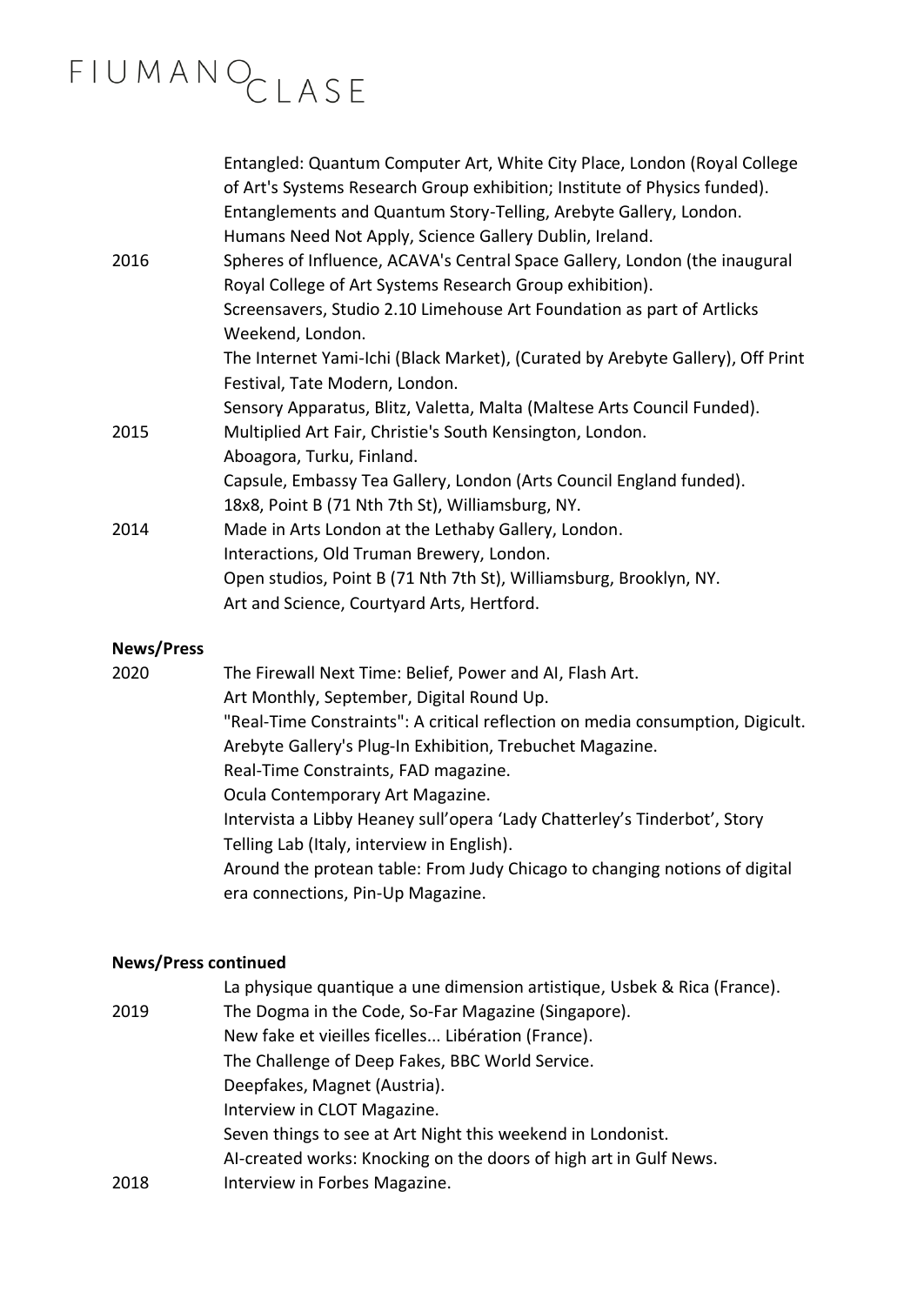|                 | Quantum Weaving on Soho Radio.                                                            |
|-----------------|-------------------------------------------------------------------------------------------|
| 2017            | Lady Chatterley's Tinderbot featured on BBC News website.                                 |
|                 | Quantum Breathing part of the official programe for Aarhus 2017 EU Capital<br>of Culture. |
|                 | Interview with British Council at Sonar+D.                                                |
|                 | Top pick for Sonar+D in Atlas of the Future.                                              |
|                 | Quantum Computer Art research project featured in White Noise Magazine.                   |
|                 | Lady Chatterley's Tinderbot is an exhibition highlight in the Irish Examiner              |
|                 | Lady Chatterley's Tinderbot featured in the Journal.ie.                                   |
| 2016            | Blitz Gallery, Valletta, year in review.                                                  |
| 2016,           | Phoxel Tarot shown at The Internet Yami Ichi at the Tate Modern featured in               |
|                 | the Guardian.                                                                             |
|                 | Interview about Sensory Apparatus with Think Magazine (Malta).                            |
| 2015            | Senior Prints Specialist at Christie's selects prints as a top 5 piece at                 |
|                 | Multiplied Art Fair, Resident Magazine.                                                   |
| <b>Teaching</b> |                                                                                           |
| $2016 - 2020$   | Tutor (research), Information Experience Design, Royal College of Art.                    |
| 2018, 2019      | Visiting lecturer, Imperial College (Art, Design and Science elective), London.           |
| 2018,           | Visiting lecturer, MA Art and Science, Central St. Martins, London.                       |
|                 | Visiting lecturer, Chinese Academy of Fine Art, Beijing, China.                           |
| 2014-2016       | Visiting lecturer, Information Experience Design, Royal College of Art.                   |
| <b>Writing</b>  |                                                                                           |
| 2019            | Quantum Agencies, CCCB Lab Blog.                                                          |
| 2018            | V&A Musuem, Digital Design Weekend publication: Noisy Chatterbots.                        |

#### **Writing continued**

| 2017 | Guest blog posts for V&A museum: Entangled: Quantum Computer Art. |
|------|-------------------------------------------------------------------|
|      | Quantum Computing and Complexity in Art in Leonardo Journal.      |

#### **Selected Talks and Workshops**

| 2020 | Quantum Computing: Art and Entanglements, Berlin Science Week, Online.     |
|------|----------------------------------------------------------------------------|
|      | Real-Time Constraints panel discussion, Arebyte Gallery, Online.           |
| 2019 | AI and Story-Telling, The Space, People's History Museum, Manchester.      |
|      | Digi-gxl: Ctrl You Future (Panel), London.                                 |
|      | Artificial Identities (two workshops with young people - ACE funded), BOM, |
|      | Birmingham.                                                                |
|      | Quantum Weaving (three internal workshops), Somerset House Studios,        |
|      | London.                                                                    |
|      | QISKIT Camp, IBM, Switzerland.                                             |
|      | Diffracting Bubbles, Art Tech and Soul panel, Mutek Festival, Montreal,    |
|      | Canada.                                                                    |
|      | DEFRAG: Deep Fakes: Somerset House, London.                                |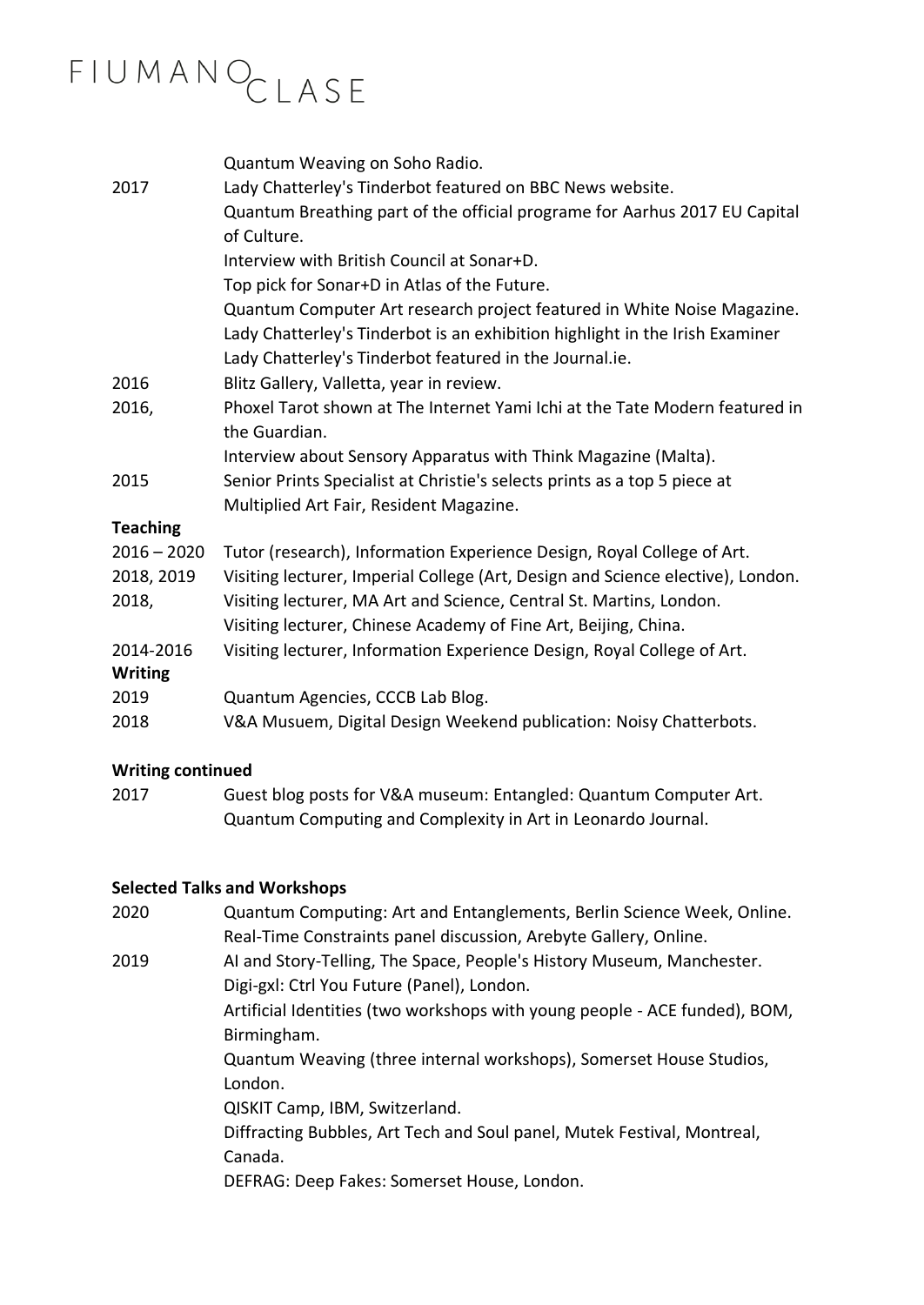|                                               | Sonar+D, Barcelona, Spain.<br>Machine Learning Matters, Inter-, Somerset House, London.<br>Sexist Racist In = Sexist Racist Out, D&AD Festival with WOW, London, UK. |  |
|-----------------------------------------------|----------------------------------------------------------------------------------------------------------------------------------------------------------------------|--|
|                                               | AI-Art Festival, Leicester, UK.                                                                                                                                      |  |
|                                               | Amor Android, Kosmopolis Festival, CCCB, Barcelona, Spain.                                                                                                           |  |
| 2018                                          | Noisy Chatterbots, Art + Tech Summit, Birmingham Open Media                                                                                                          |  |
|                                               | Art and Science: Entanglements, Imperial College London, Centre for                                                                                                  |  |
|                                               | Languages, Culture and Communication.                                                                                                                                |  |
|                                               | Quantum Britishness: Intra-active algorithms, Goethe Institute with Creative                                                                                         |  |
|                                               | Al meetup, London.                                                                                                                                                   |  |
|                                               | Quantum Computing and Art, Concytec, Lima, Peru.                                                                                                                     |  |
| 2017                                          | Exploded point cloud Kinect workshops, British Council x Fundación                                                                                                   |  |
|                                               | Telefónica, Lima, Peru.                                                                                                                                              |  |
|                                               | Quantum VR Matters, London Design Festival, with Space 10 and Ma-tt-er.                                                                                              |  |
|                                               | Art, Science and Quantum Computing, Special Event at the V&A, London.                                                                                                |  |
|                                               | Quantum weaving, Guest Projects as part of Dark Matter Laboratory, London.                                                                                           |  |
| <b>Selected Talks and Workshops continued</b> |                                                                                                                                                                      |  |
| 2016                                          | Superorganisms, Biochanges, Royal College of Art, London.                                                                                                            |  |
|                                               | How can we create a humane data culture? Vinaya, Shoreditch.                                                                                                         |  |
|                                               | Digital images as the raw data for new work, Creative Data                                                                                                           |  |
|                                               | Club, Ace Hotel, Shoreditch.                                                                                                                                         |  |
| 2015                                          | Sensory apparatus, Ideas-Matter-Sphere, London.                                                                                                                      |  |
|                                               | Quantum physics, the post-digital and my artwork CLOUD, Sofa Sessions,                                                                                               |  |
|                                               | Affordable Art Fair, Battersea, London.                                                                                                                              |  |
|                                               | About 'Time's Tattarattat', Creative Data Club, Ace Hotel, Shoreditch, London.                                                                                       |  |
|                                               | Information is Physical, Workshop at the Affordable Art Fair, Hampstead                                                                                              |  |
| 2014                                          | Heath, London.                                                                                                                                                       |  |
|                                               | Exploring the New Aesthetic, in conversation with James Bridle, Stevens<br>Building, Royal Collage of Art, London.                                                   |  |
|                                               | guest speaker at Echo Chamber, Zeitgeist Arts Projects, Bond House Gallery,                                                                                          |  |
|                                               | New Cross, London.                                                                                                                                                   |  |
|                                               | Investigating the borders of quantum physics, classical physics and art, Ideas                                                                                       |  |
|                                               | Matter Sphere, London.                                                                                                                                               |  |
|                                               | Magnetism and Blackholes (via Skype), Tate Modern, London, Summer                                                                                                    |  |
|                                               | School see also the related blog.                                                                                                                                    |  |